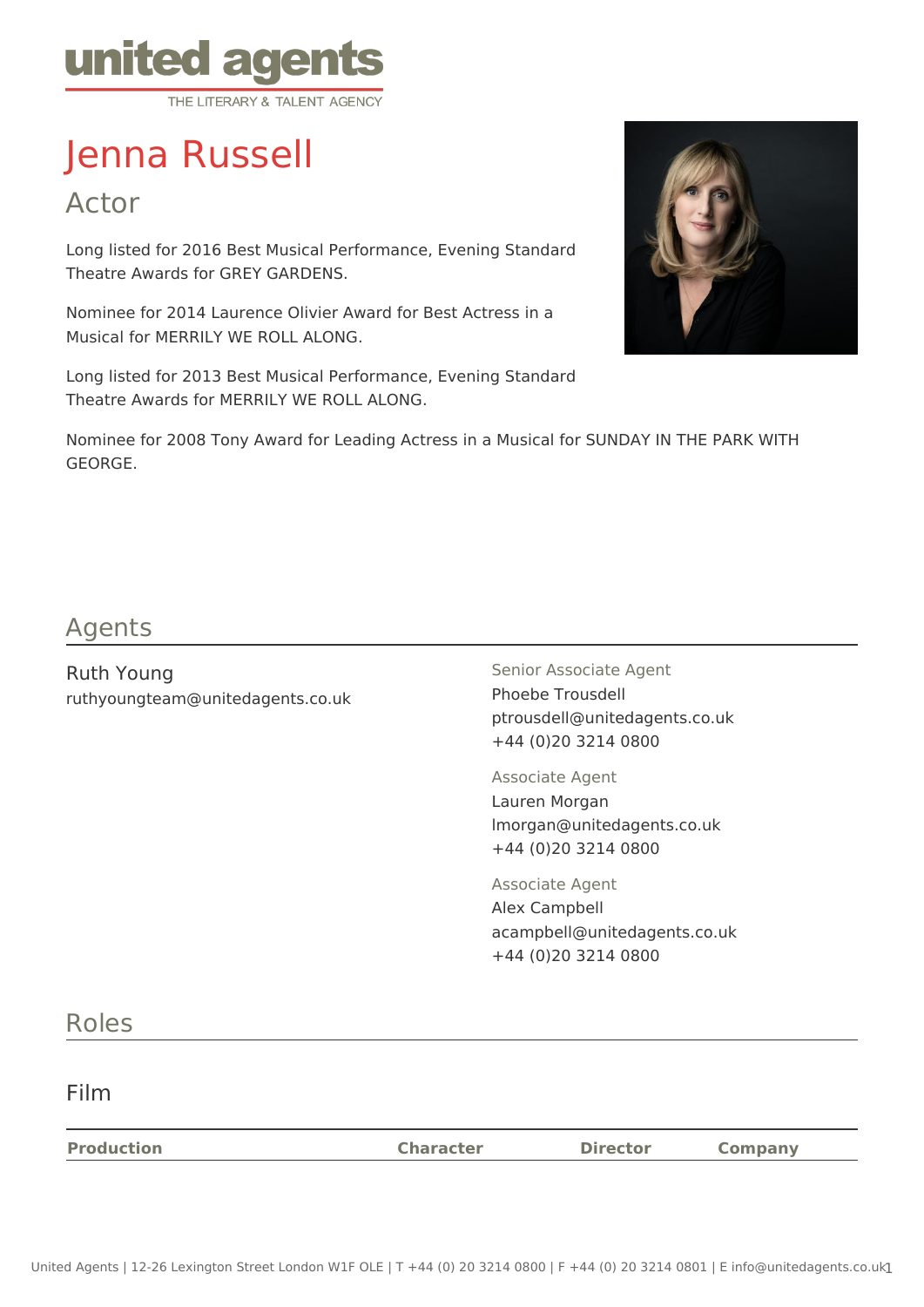**THE DEATH AND LIFE OF JOHN. F DONOVAN**

Young Actor's Mother Xavier Dolan Lyla Films

**MORTDECAI** Detective Detective David Koepp Lionsgate P'TANG YANG KIPPERBANG School Girl Michael Apted Film on Four **SACRED HEARTS Kate** Barbra Rennie Film on Four **THE FEAR** Vicky Stuart Orme Euston Films

#### Television

| <b>Production</b>             | <b>Character</b>       | <b>Director</b>          | <b>Company</b>             |
|-------------------------------|------------------------|--------------------------|----------------------------|
| <b>MIDSOMER MURDERS S22</b>   | <b>Faith Dunlow</b>    | Various                  | <b>Bentley Productions</b> |
| <b>GENTLEMAN JACK S2</b>      | Charlotte Norcliffe    | Various                  | Lookout Point              |
| <b>EASTENDERS</b>             | Michelle Fowler        | Various                  | <b>BBC</b>                 |
| <b>TRACEY ULLMAN'S SHOW</b>   | Apples                 | Dominic Brigstock        | BBC 1 / HBO                |
| <b>CALL THE MIDWIFE</b>       | Sister Morgan          | Minkie Spiro             | Neal Street / BBC          |
| <b>THE LADIES PARADISE</b>    | Mrs Ballentine         | Marc Jobst               | BBC <sub>1</sub>           |
| <b>BETTER CLASS OF PERSON</b> | Girlfriend             | <b>Frank Cvitanovich</b> | Thames                     |
| <b>BORN AND BRED</b>          | Deborah Gilder         | Various                  | <b>BBC</b>                 |
| <b>HOLBY CITY</b>             | <b>Grace Collins</b>   | David Innes Edwards      | <b>BBC</b>                 |
| <b>HOME TO ROOST</b>          | Christine              | David Reynolds           | <b>Thames</b>              |
| <b>MEN ONLY</b>               | Lyn                    | Peter Webber             | Channel 4                  |
| <b>MINDER</b>                 | Petra Bennett          | Various                  | Fremantle Media            |
| <b>MISSING PERSONS</b>        | Jan                    | Derek Bennett            | Thames                     |
| <b>ON THE UP</b>              | Maggie Lomax           | Various                  | <b>BBC</b>                 |
| <b>PEAK PRACTICE</b>          | <b>Gillian Saville</b> | Terry McDonough          | <b>ITV</b>                 |
| <b>PICKING UP THE PIECES</b>  | Bernadette             | Various                  | Carlton                    |
| <b>SARACEN</b>                | Tracey                 | Various                  | Thames                     |

#### Stage

| <b>Production</b>                     | <b>Character</b>         | <b>Director</b>      | <b>Company</b>                                    |
|---------------------------------------|--------------------------|----------------------|---------------------------------------------------|
| <b>STEVE</b>                          | Carrie                   | <b>Andrew Keates</b> | Seven Dials Playhouse<br>and M. Green Productions |
| <b>PIAF</b>                           | Piaf                     | Adam Penford         | Nottingham Playhouse                              |
| <b>CELEBRATING</b><br><b>SONDHEIM</b> | Performer                | Louise Shephard      | <b>Chichester Festival</b><br>Theatre             |
| <b>KINGS OF BROADWAY</b>              | Performer                | Alex Parker          |                                                   |
| <b>MOTHER GOOSE</b>                   | <b>Fairy Goodfeather</b> | Paul Hendy           | Marlowe Theatre                                   |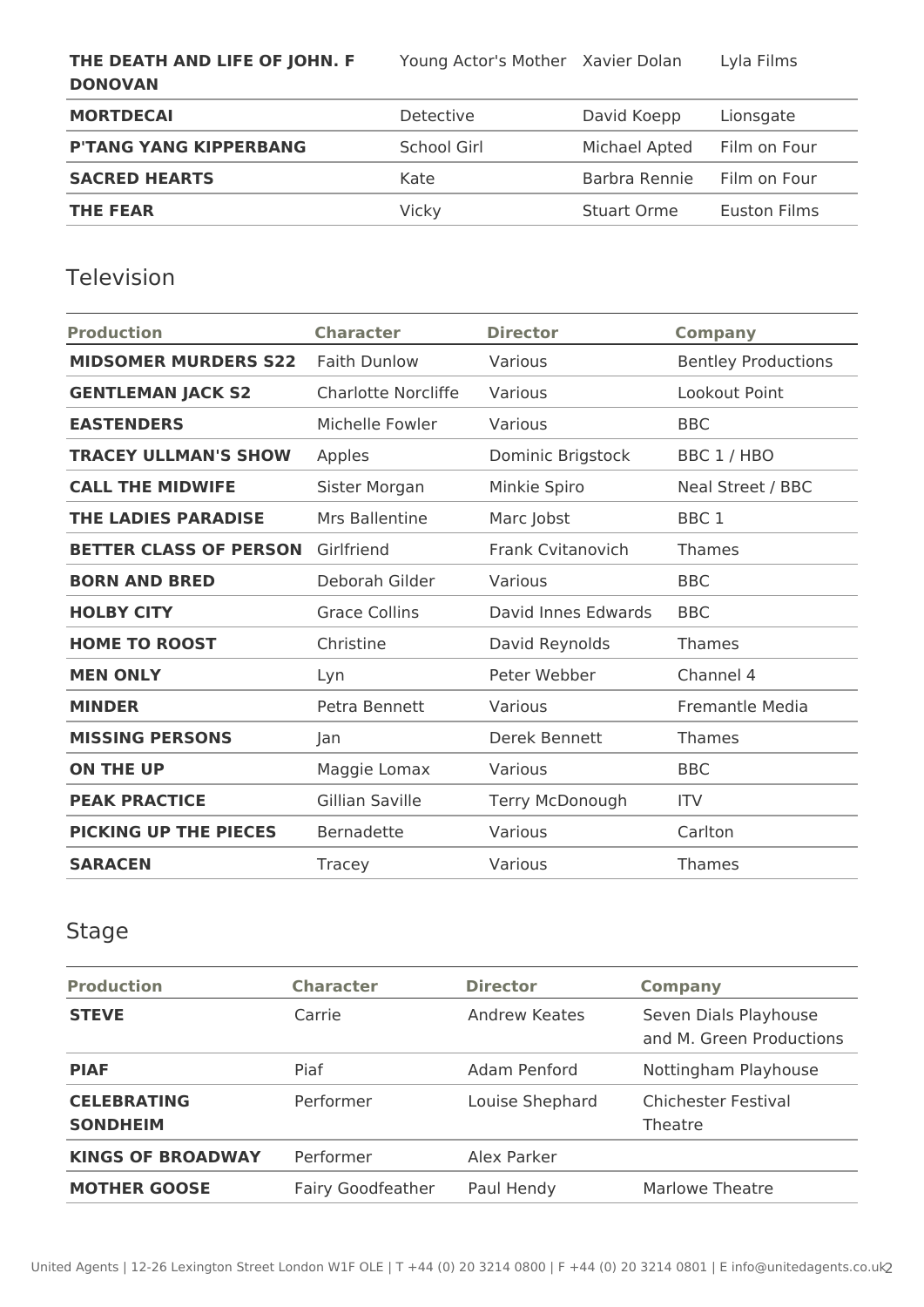| <b>Production</b>                                 | <b>Character</b>    | <b>Director</b>                    | <b>Company</b>                                               |
|---------------------------------------------------|---------------------|------------------------------------|--------------------------------------------------------------|
| <b>THE BRIDGES OF</b><br><b>MADISON COUNTY</b>    | Francesca Johnson   | <b>Trevor Nunn</b>                 | <b>Menier Chocolate Factory</b>                              |
| <b>FUN HOME</b>                                   | Helen               | Sam Gold                           | Young Vic                                                    |
| <b>DOCTOR FAUSTUS</b>                             | Mephistopheles      | Jamie Lloyd                        | Duke Of York Theatre                                         |
| <b>GREY GARDENS</b>                               | Little Edie         | <b>Thom Southerland</b>            | Southwark Playhouse                                          |
| <b>PETER PAN THE</b><br><b>MUSICAL IN CONCERT</b> | Mrs Darling         | George Stiles and<br>Anthony Drewe | Royal Festival Hall                                          |
| <b>Songs For A New World</b>                      | Woman 2             | Adam Lenson                        | St James' Theatre                                            |
| <b>DI AND VIV AND ROSE</b>                        | Rose                | Anna Mackmin                       | <b>Vaudeville Theatre</b>                                    |
| <b>URINETOWN (WEST END</b><br><b>TRANSFER)</b>    | Penelope Pennywise  | Jamie Lloyd                        | <b>Apollo Theatre</b>                                        |
| <b>MR BURNS</b>                                   | Colleen/ Bart       | Robert Icke                        | Almeida Theatre                                              |
| <b>URINETOWN</b>                                  | Penelope Pennywise  | Jamie Lloyd                        | St James' Theatre                                            |
| <b>MERRILY WE ROLL</b><br><b>ALONG</b>            | Mary Flynn          | Maria Friedman                     | <b>Menier Chocolate Factory</b><br>and Harold Pinter Theatre |
| <b>SOHO CINDERS</b>                               | Marilyn             | Jonathan Butterell                 | Soho Theatre                                                 |
| <b>THAT DAY WE SANG</b>                           | Enid                | Victoria Wood                      | Manchester International<br>Festival                         |
| <b>SEASON'S GREETINGS</b>                         | Phyllis             | Marianne Elliott                   | <b>National Theatre</b>                                      |
| <b>INTO THE WOODS</b>                             | <b>Baker's Wife</b> | <b>Timothy Sheader</b>             | Open Air Theatre,<br>Regent's Park                           |
| <b>SUNDAY IN THE PARK</b><br><b>WITH GEORGE</b>   | Dot/Marie           | Sam Buntrock                       | Studio 54. Roundabout<br>Theater Company, New<br>York        |
| <b>AMY'S VIEW</b>                                 | Amy                 | Sir Peter Hall                     | The Garrick Theatre                                          |
| <b>SUNDAY IN THE PARK</b><br><b>WITH GEORGE</b>   | Dot/Marie           | Sam Buntrock                       | Wyndham Theatre                                              |
| <b>GUYS AND DOLLS</b>                             | Sarah Brown         | Michael Grandage                   | Piccadilly Theatre                                           |
| <b>HIGH SOCIETY</b>                               | <b>Tracy Lord</b>   | Fiona Laird                        | Crucible                                                     |
| <b>METROPOLIS KABARETT</b>                        |                     | Henry Goodman                      | <b>RNT</b>                                                   |
| <b>AS YOU LIKE IT</b>                             | Phoebe              | David Thacker                      | <b>RSC</b>                                                   |
| <b>ANTHONY AND</b><br><b>CLEOPATRA</b>            | Iras                | John Caird                         | <b>RSC</b>                                                   |
| <b>THE WINTERS TALE</b>                           | Dorcas              | <b>Adrian Noble</b>                | <b>RSC</b>                                                   |
| <b>MISHA'S PARTY</b>                              | Susan               | David Jones                        | <b>RSC</b>                                                   |
| <b>WILDEST DREAMS</b>                             | Rick                | Alan Ayckbourn                     | <b>RSC</b>                                                   |
| THE THREE SISTERS                                 | Natasha             | <b>Max Stafford Clark</b>          | Royal Court                                                  |